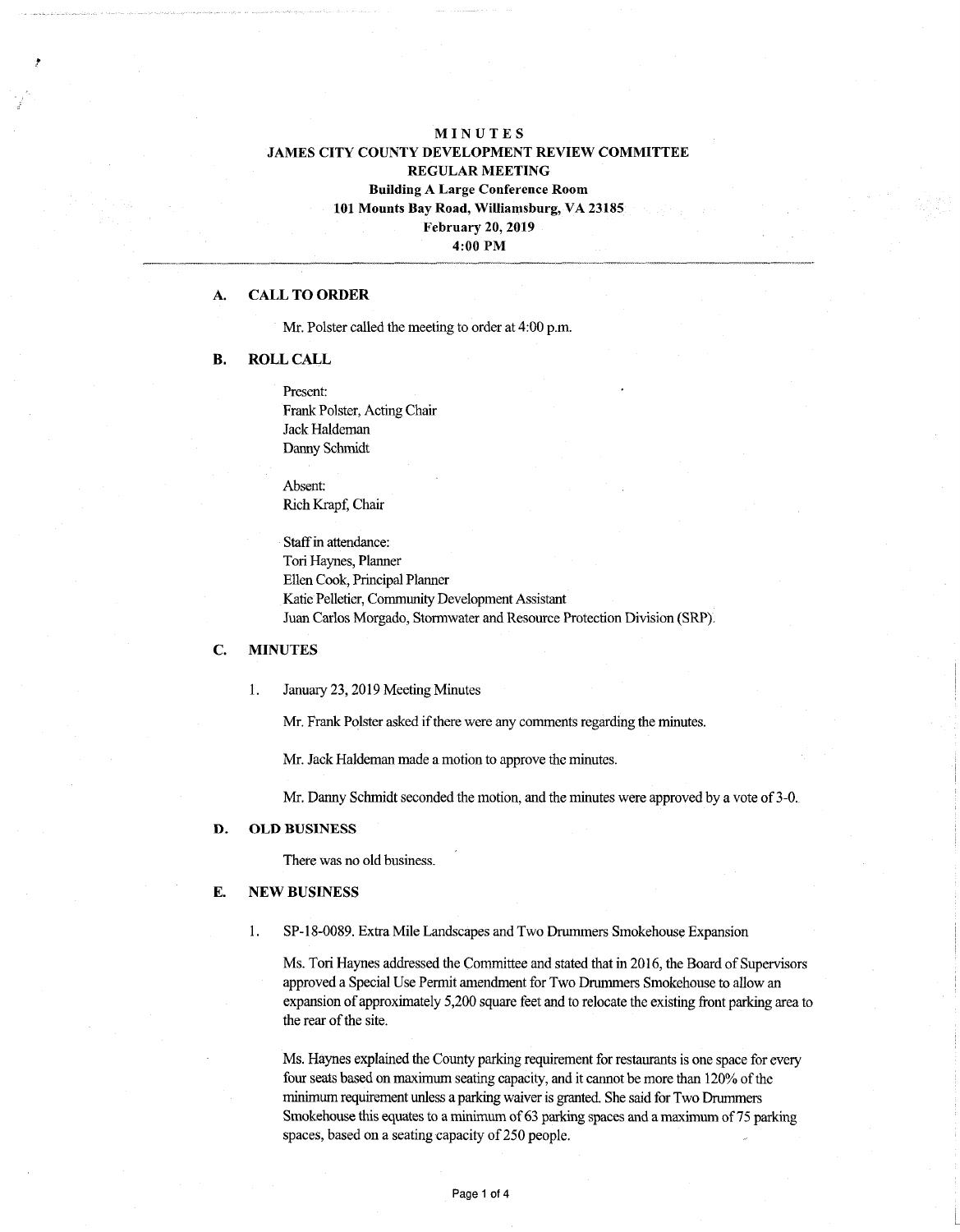In order to accommodate the restaurant expansion, Ms. Haynes said Mr. William Felts, applicant from Landtech Resources, Inc., has proposed 106 spaces on the currently submitted site plan based on a parking study conducted in February 2016. She noted that the total number of proposed spaces is consistent with the adopted Master Plan which shows up to 110 spaces.

Ms. Haynes stated, however, that consistency with the adopted Master Plan does not automatically satisfy the criteria for a waiver to exceed the 120% cap. She said it must be shown that, due to unique circumstances, a particular activity would be expected to generate more parking demand than the allowed maximum cap.

Ms. Haynes told the Committee that the Planning Director has determined the expansion of a restaurant itself is not a unique circumstance, and that the demand generated by the additional seating capacity has not yet been demonstrated. Ms. Haynes explained the applicant could phase the parking lot construction, finishing the maximum allowable 75 spaces first. Once the restaurant expansion is complete, the applicant might be better able to demonstrate the parking need generated by the additional seating capacity. Ms. Haynes said the applicant could request a waiver for the additional parking spaces at that time.

Ms. Haynes then explained to the Committee that approving the requested appeal atthis time would enable the applicant to complete all parking improvements during the construction of the restaurant addition, and there would be no need for additional construction phases or for the applicant to submit a parking waiver request in the future. Ms. Haynes said, however, based on the criteria of the parking ordinance as it pertains to exceeding the 120% cap, staff recommends that the DRC deny this Parking Ordinance request.

Mr. Polster asked the Committee if there were any questions.

Mr. Haldeman asked for clarification on how many seats were currently in the restaurant.

Mr. Jason Wade, co-owner ofTwo Drummers Smokehouse, told the Committee the restaurant currently holds 150 people, and the expansion will increase the capacity to 250 people.

Mr. Schmidt asked staffif everything else conforms to County Ordinances.

Ms. Haynes answered the Site Plan is still under review.

Mr. Grogg, additional applicant from Landtech Resources, Inc., noted that the total number of proposed spaces is consistent with the adopted Master Plan from 2016, which shows up to 110 spaces.

Mr. Haldeman asked if there were any other changes.

Mr. Grogg answered the site plan shows the topography issues and parking layout, adjusted slightly due to the installation of a necessary septic drain field. He noted there is general consensus to move parking from the front street area to the rear for safety concerns. Mr. Grogg said their parking study shows the current structure would already use 75 parking spaces before expansion. He also noted the topography challenges and single access point, stating it would be difficult to construct the parking lot in a phased process without destroying work just accomplished or disrupting the restaurant.

Mr. Schmidt asked if staff had any concerns.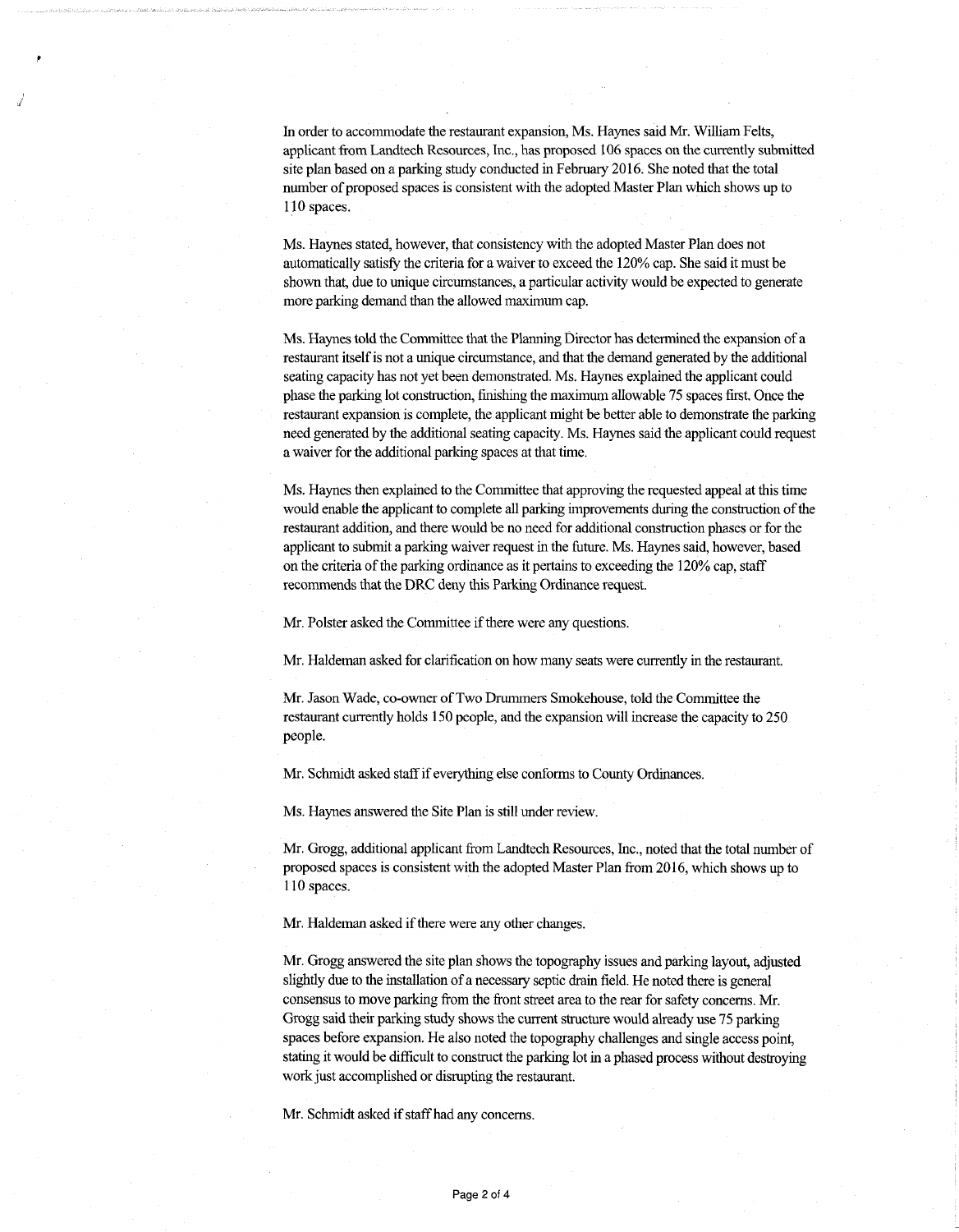Ms. Haynes stated the parking plan remains consistent with the Master Plan, and SRP will address any environmental concerns to mitigate in the design phase.

Mr. Haldeman asked the applicant about the parking study.

Mr. Grogg answered the parking counts were taken on average days for the restaurant in February 2016.

Mr. Schmidt commented the restaurant probably has even larger crowds in warmer months.

Mr. Jon Wade, co-owner of Two Drummers Smokehouse, replied yes.

Mr. Bob Wiltshire, adjacent property owner from MM&W Properties, LLC, stated that cars are often double-parked along Highway 60 to visit the restaurant on weekends.

Mr. Polster asked the applicants to clarify what they plan to do.

Ms. Haynes stated the applicants have an approved Master Plan which shows up to 110 parking spaces, and their site plan is consistent with that. However, they must still meet Ordinance requirements to obtain a parking waiver. DRC review wasrequired as staffcould not administratively approve the waiver before the restaurant expansion. Ms. Haynes said if the Committee finds the applicant has a strong case, it may uphold the appeal of the Planning Director's decision.

Mr. Wiltshire said they will wait for site plan approval first and then work with a developer to implement a phased timeline.

Mr. Grogg added they have already submitted the site plan once but needed to address the parking waiver in order to know whether the site plan needs to be changed with updated phasing before resubmittal.

Mr. Haldeman clarified the property owners are Mr. Jesse McHose from Extra Mile Landscaping and Mr. Wiltshire, and Two Drummers Smokehouse is the tenant.

Mr. McHose noted a phased approach for additional parking would be very difficult because ofretaining wall requirements.

Mr. Grogg added there are access concerns and serious business impacts when considering phased parking lot construction.

Mr. Wiltshire said they will have a shared entrance and hope to greatly reduce traffic concerns.

Mr. Schmidt said the plan is a much safer alternative.

Mr. Jon Wade added their relatively large staffalso requires parking.

Mr. Polster asked if there were further questions for the applicants or staff.

Mr. Haldeman said he would like to approve the parking waiver appeal, also stating he respects and understands the staffand Planning Director's position regarding administrative approval.

Mr. Schmidt agreed there is a need for additional parking and applauded the restaurant's success.